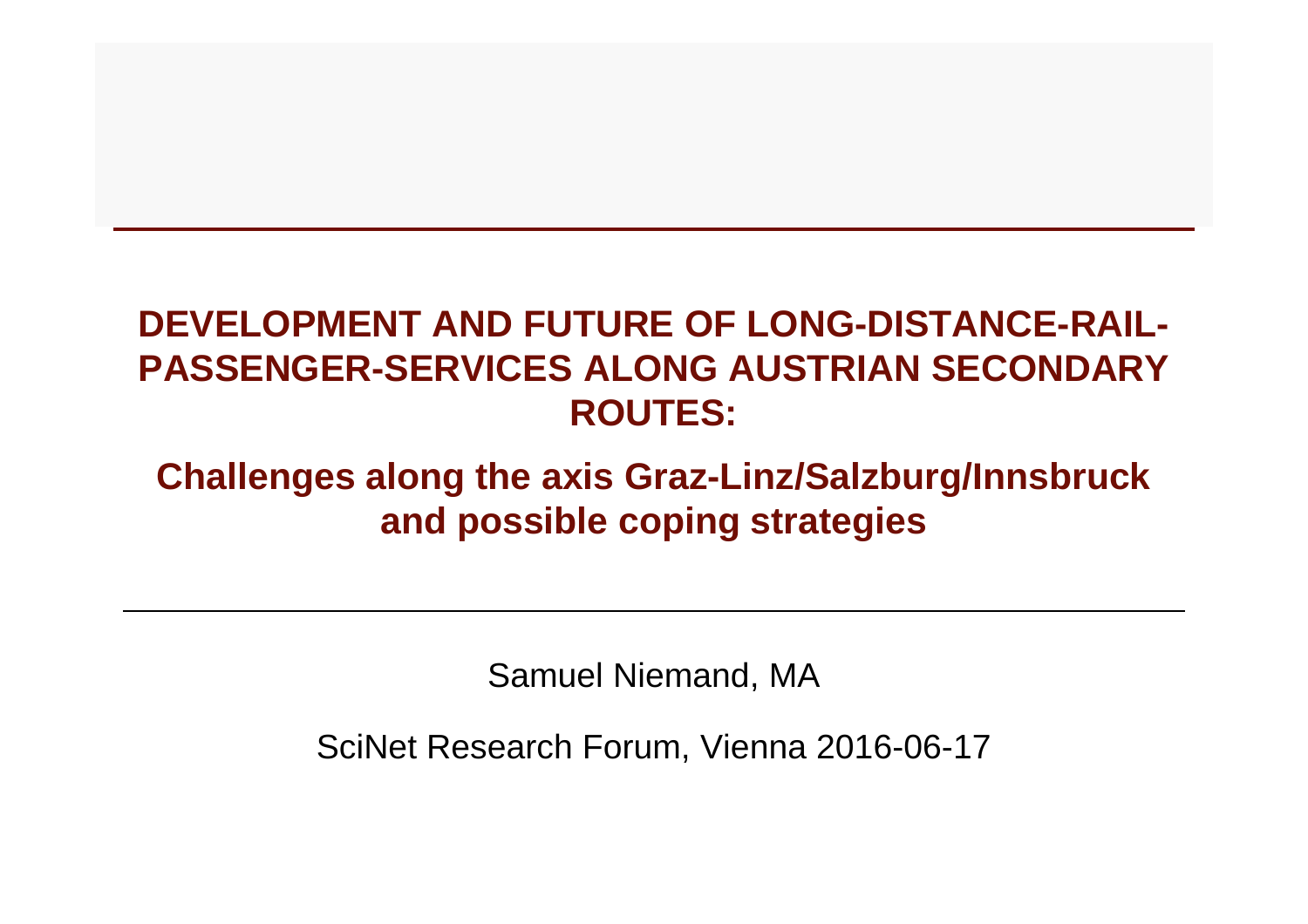# Agenda

- 1. Problem statement & purpose of thesis
- 2. Research question
- 3. Research design
- 4. Major findings
- 5. Limitations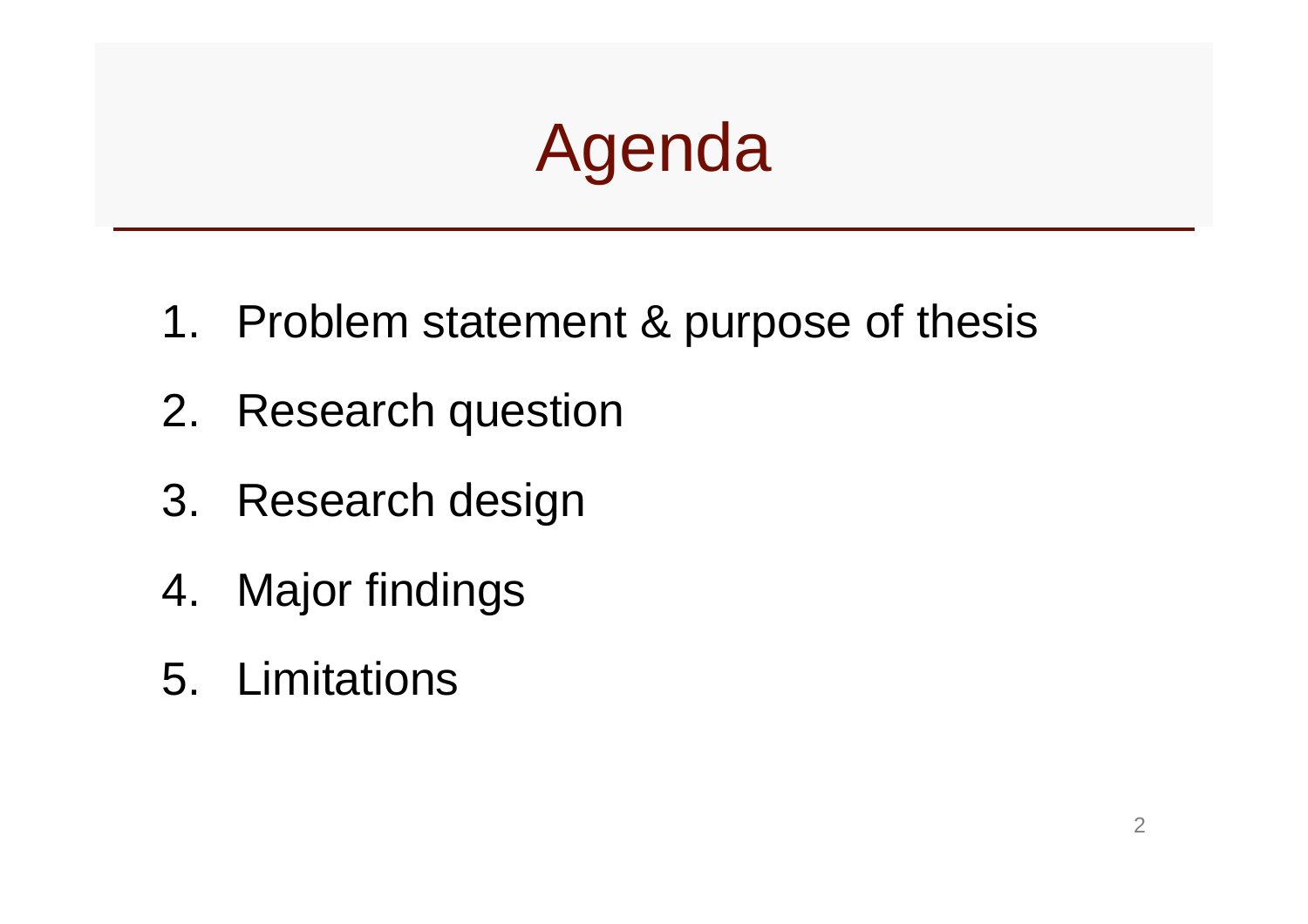Most long distance trains in Austria not profitable!…but important for

- •Railway network, connectivity
- •Regional development/accessibility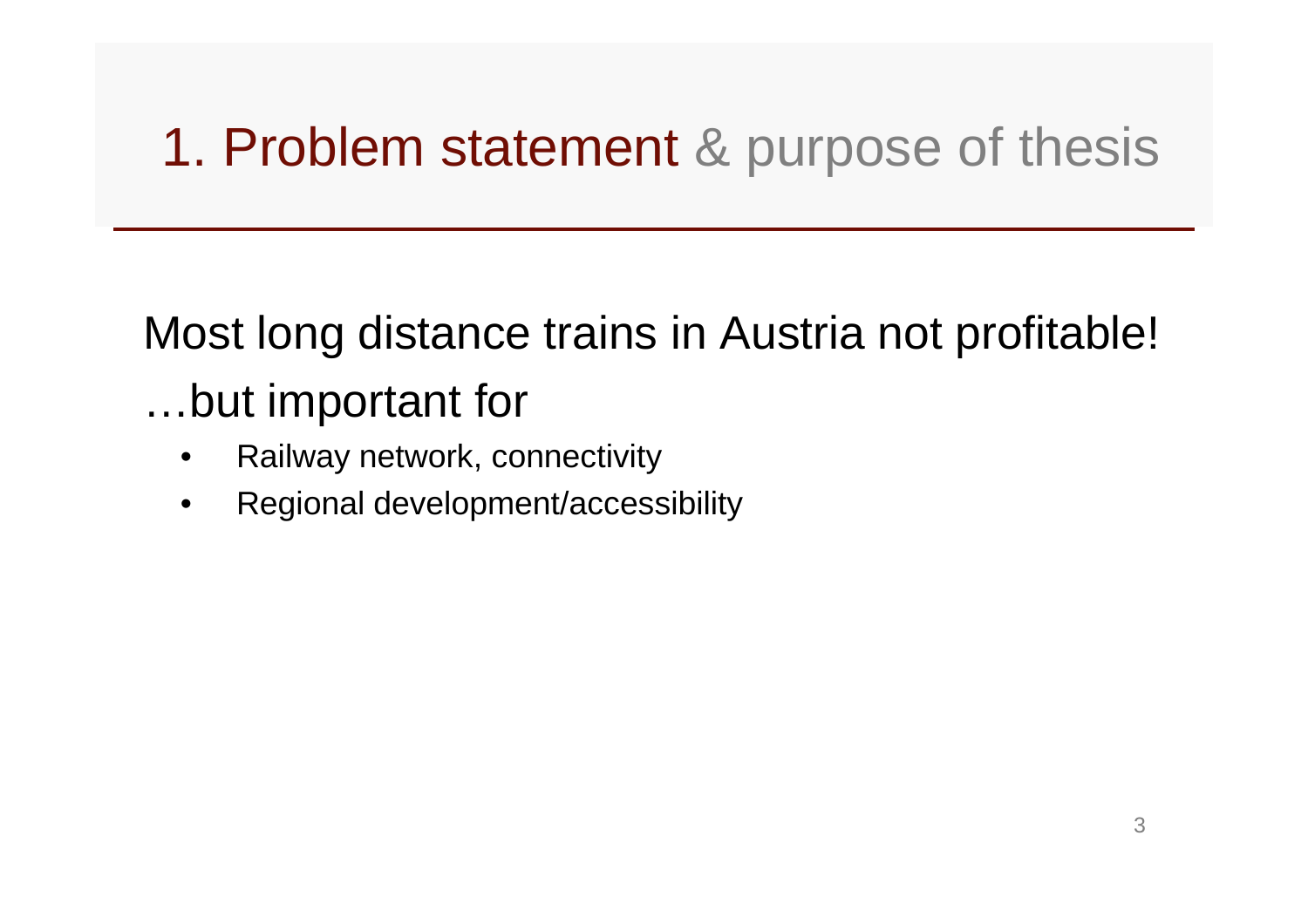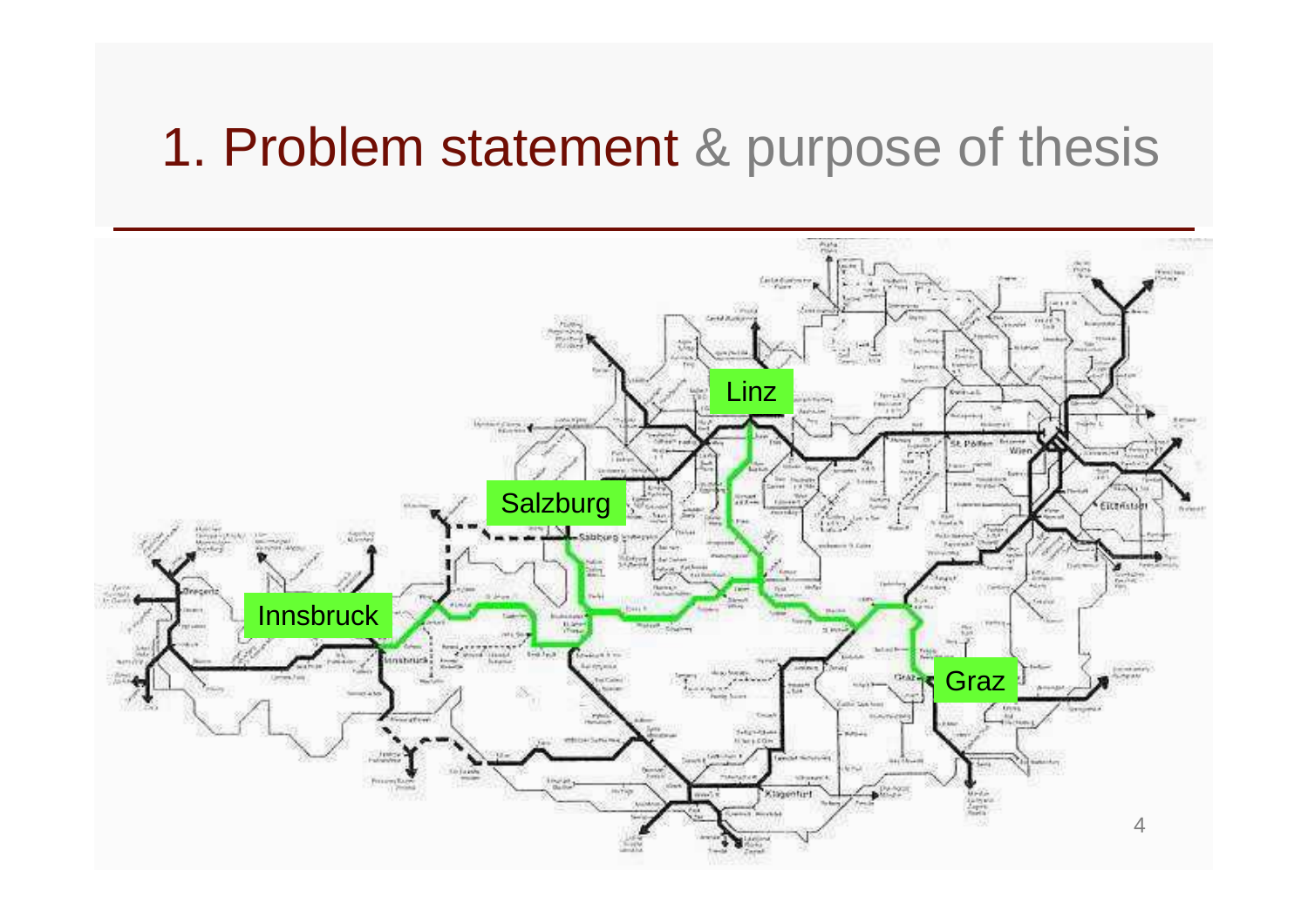Most long distance trains in Austria not profitable!

#### …but important for

- •Railway network, connectivity
- $\bullet$ Regional development/accessibility

#### …however:

- • Service quality reduced in the past (how could you measure that? reasons?)
- •Which future challenges?
- •How cope with challenges?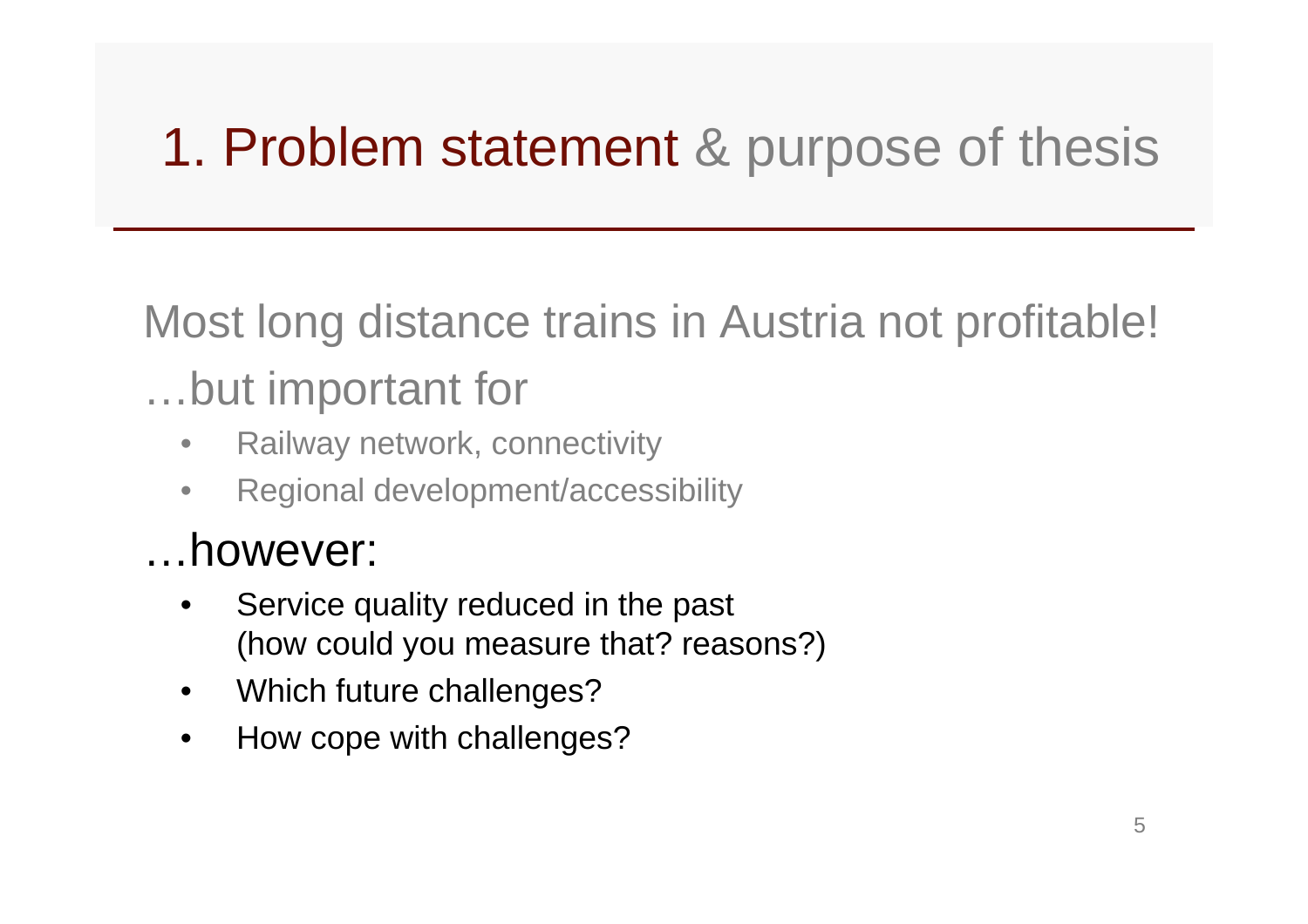- • (find a method to) Measure and display development of service quality
- • Discuss reasons for development and future challenges
- •Develop *future service strategies* for railway operating companies and governments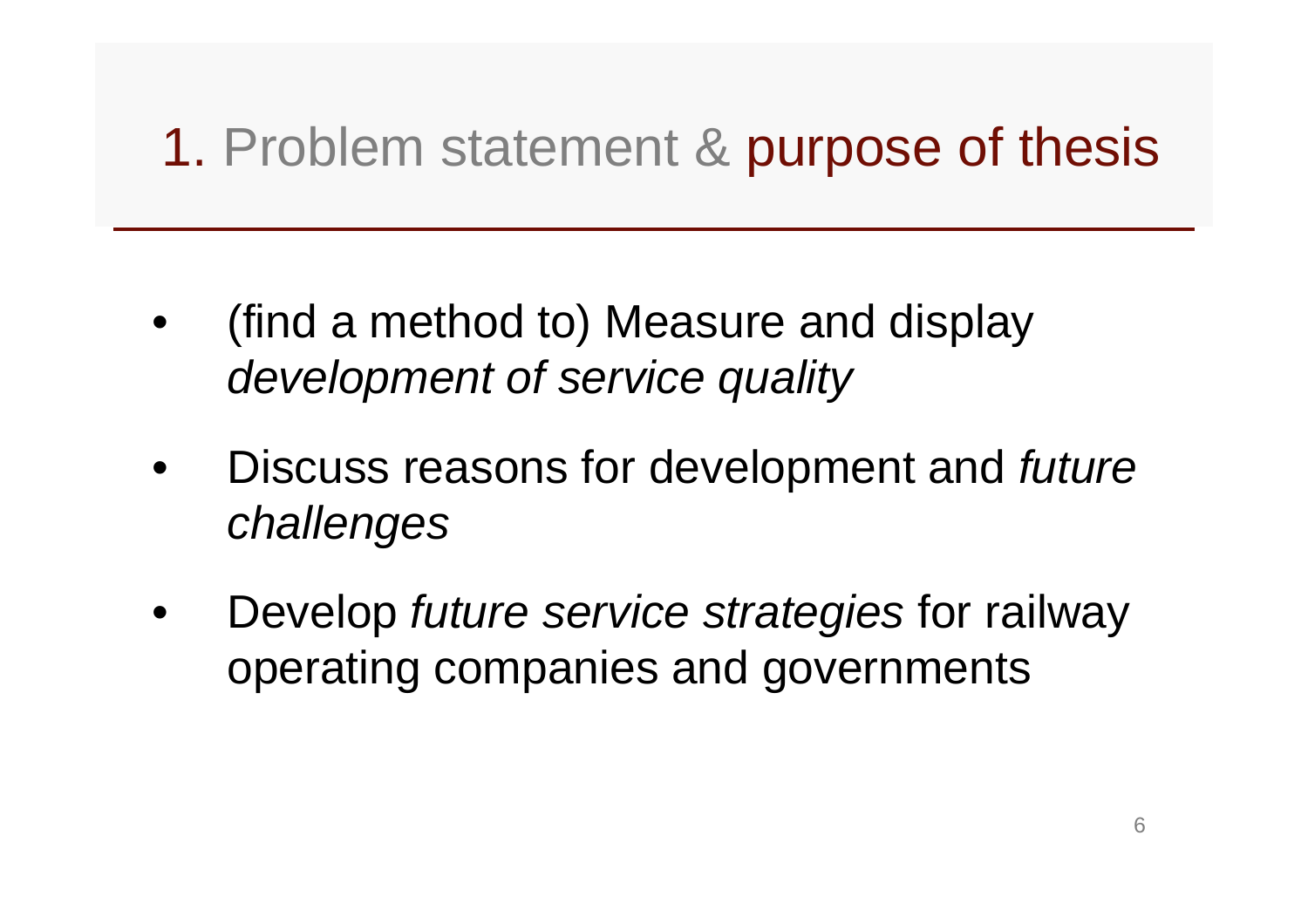#### 2. Research Question

..Which development and future challenges are true for long distance rail passenger services along the so-called "Querverbindungen" and which service strategies should be applied by operating companies and governments to cope with these challenges?"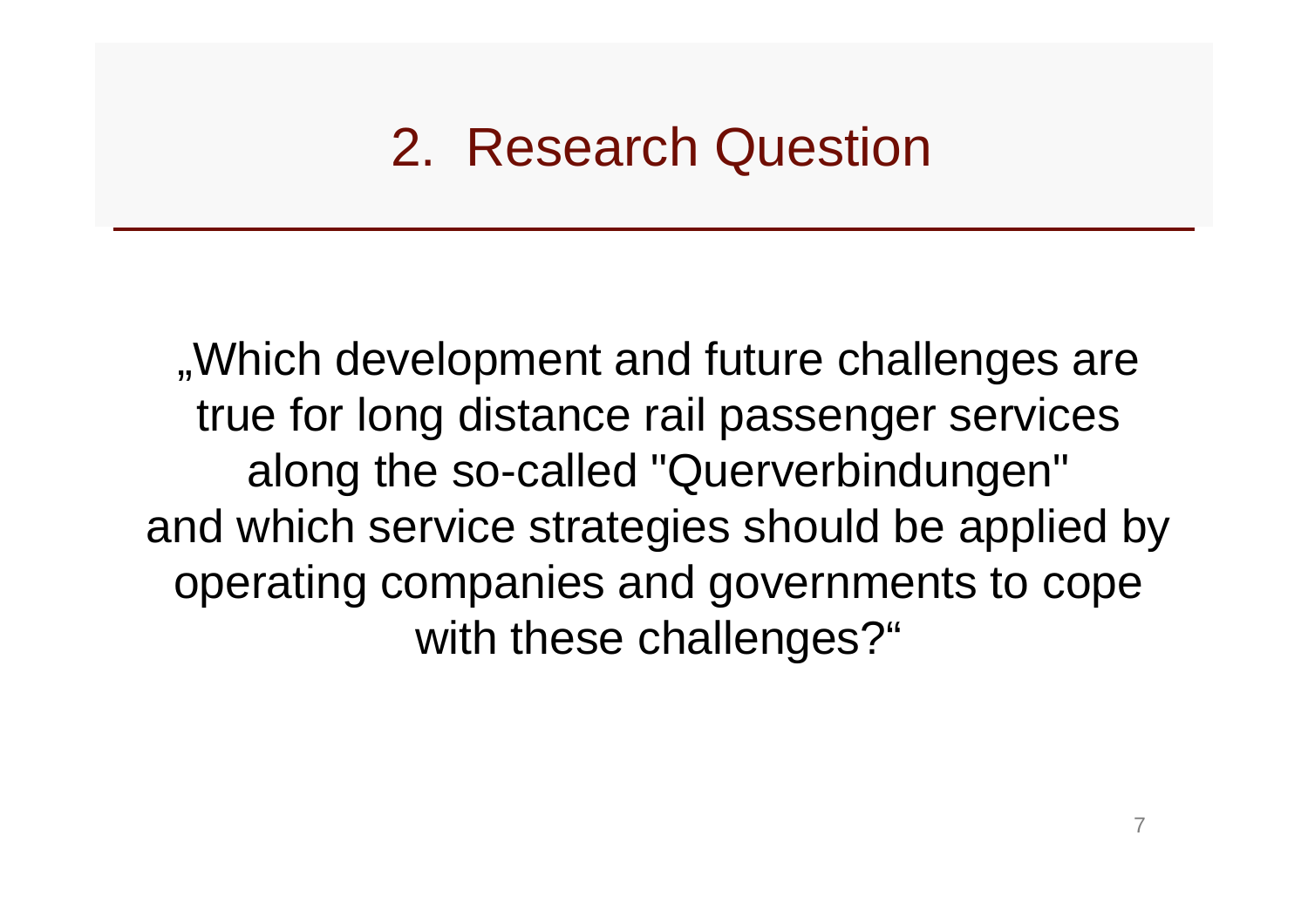Three parts: quantitative – qualitative – quantitative

- 1. Development of service
- 2. Future Challenges
- 3. Future Strategies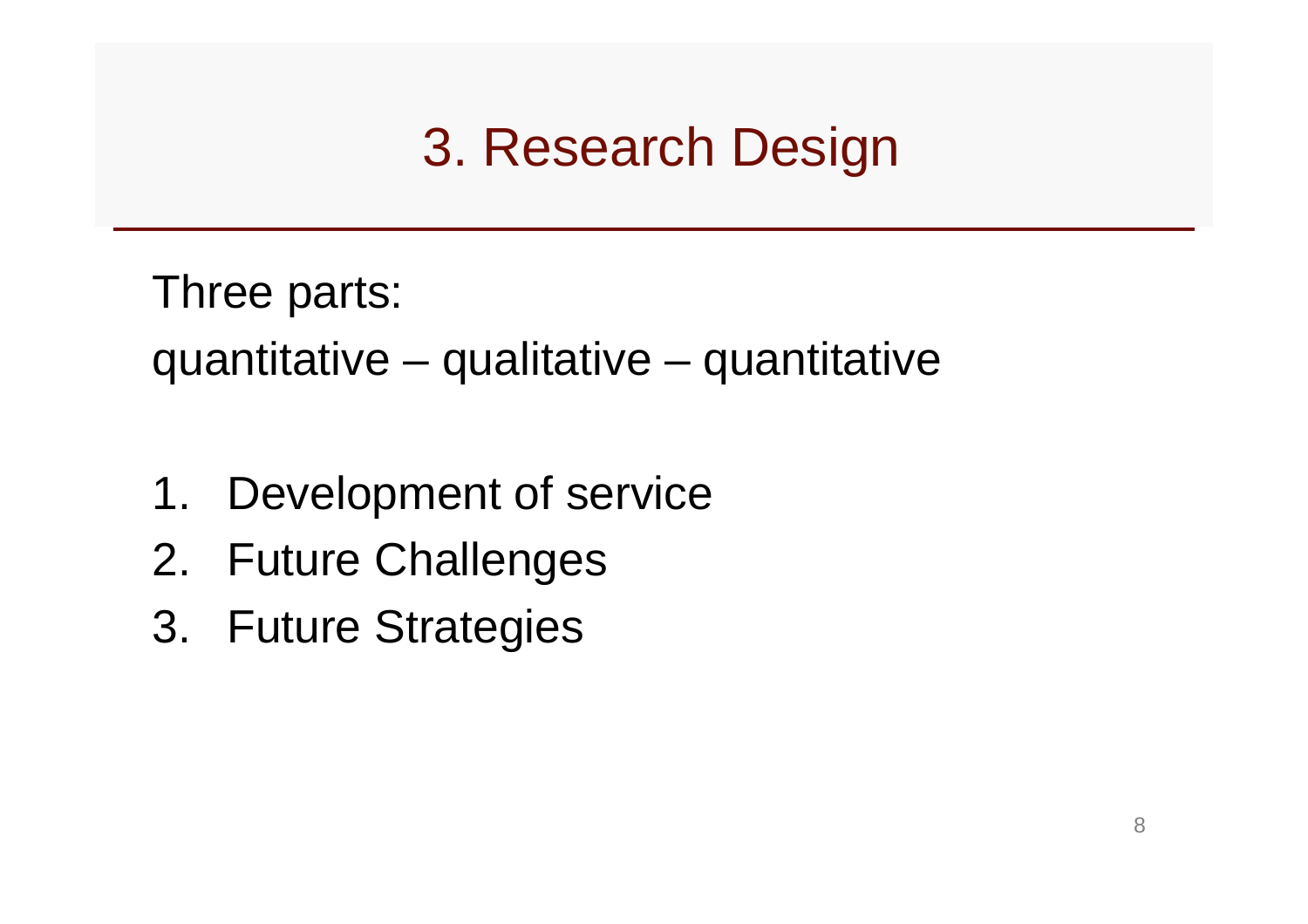**1. Development of service**



- •Quantitative data analysis (timetable-books)
- • Elaboration of a method to measure/display development of service quality
- •Application on respective route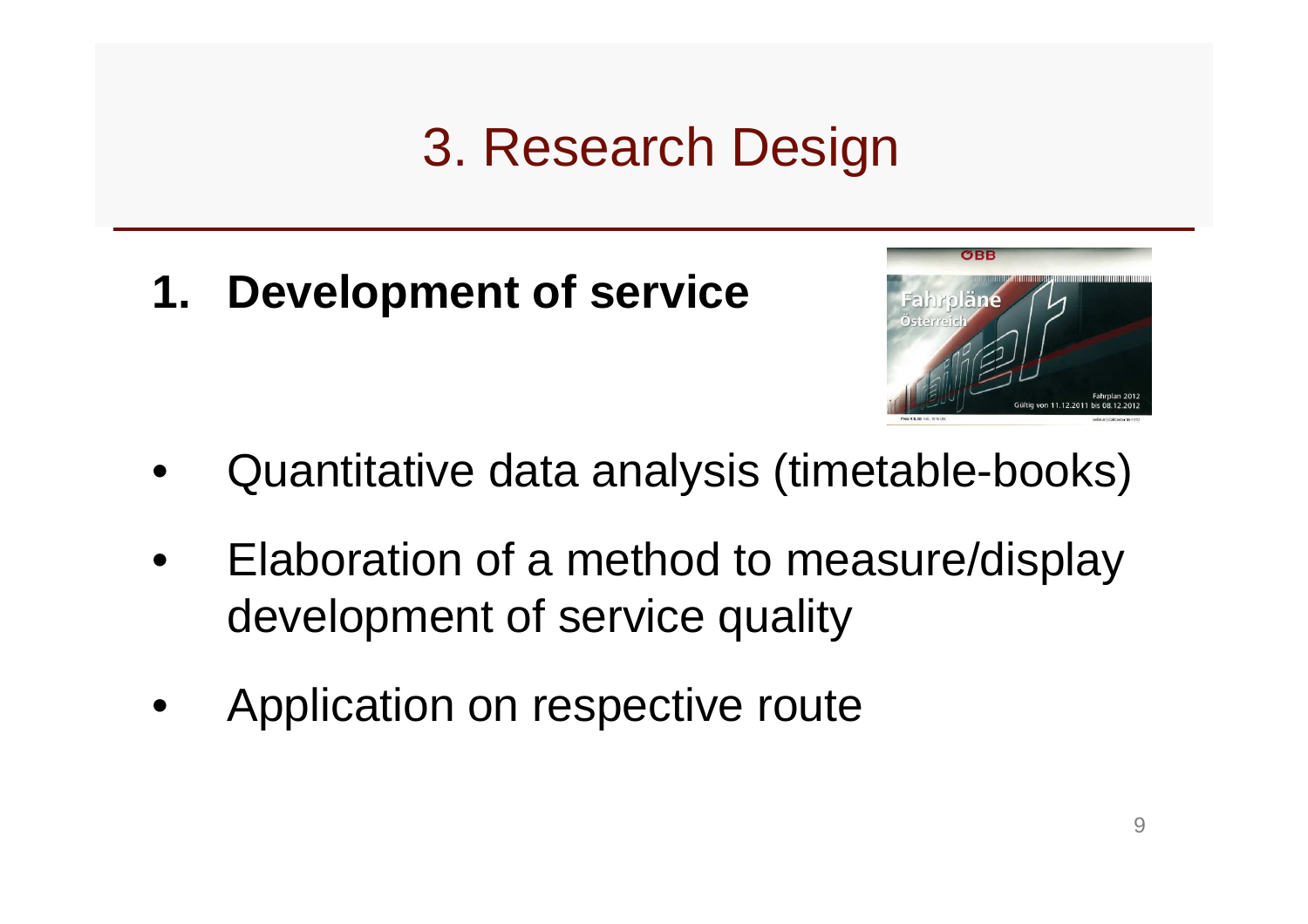#### **2. Future challenges**

- • Classification of challenges (analysis of literature and statistical data)
- •Expert Surveys

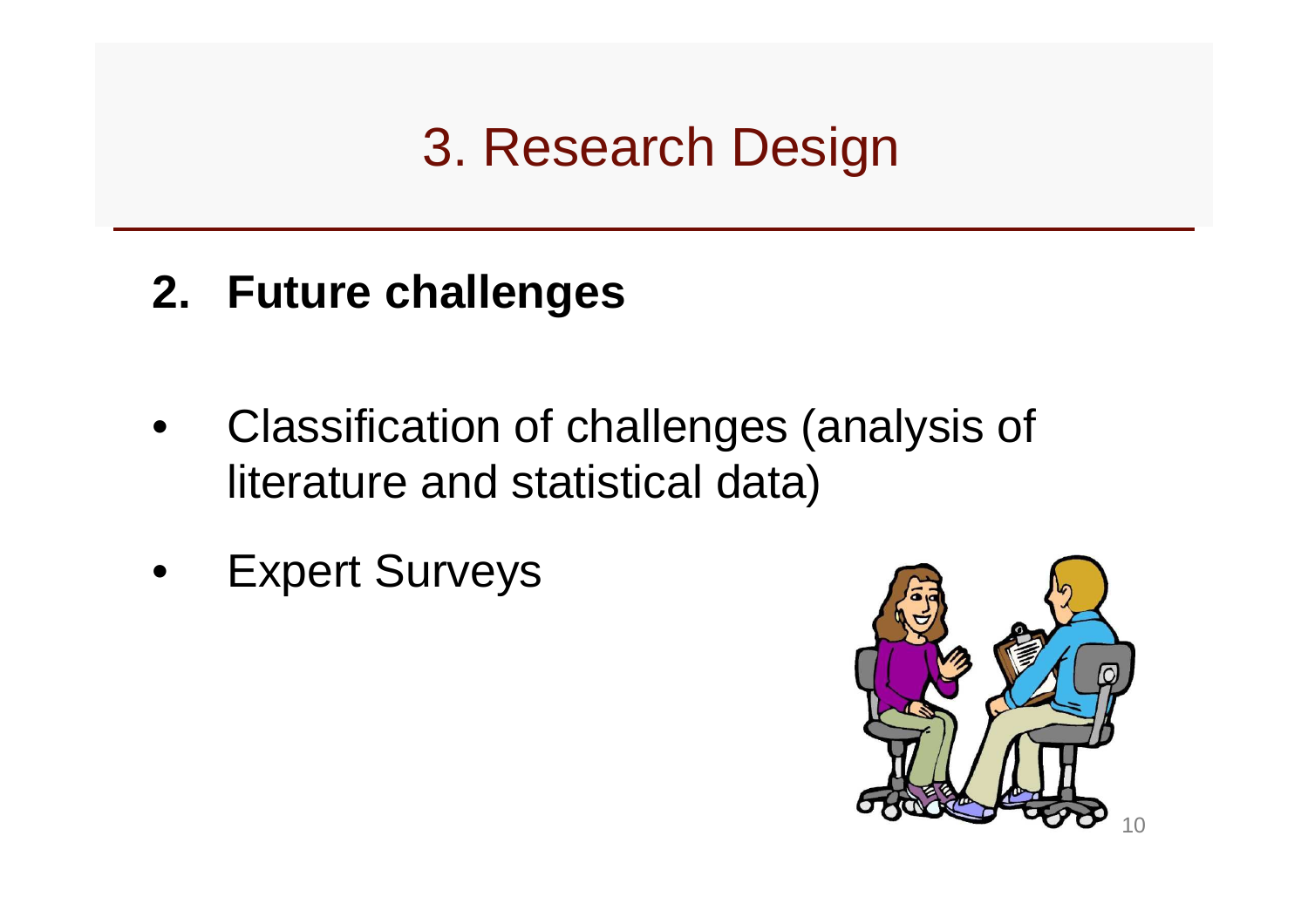#### **3. Future strategies**

- • Elaboration of different options for future service strategies
- • Cost-benefit-investigation
	- Estimation of costs with experts $\bullet$
	- •Determination of benefits with method from first part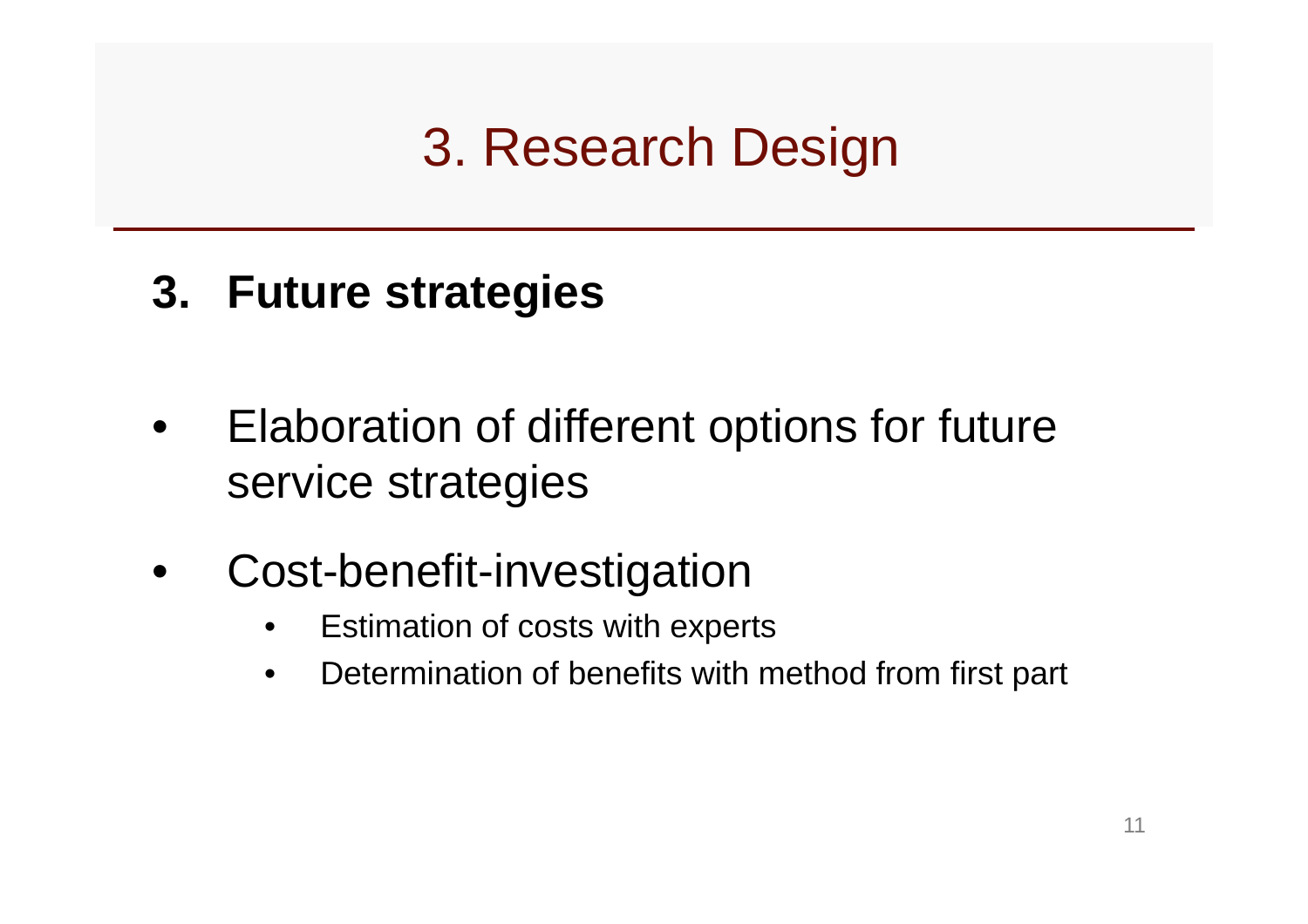#### 4. Major Findings

#### **1. Development of service**

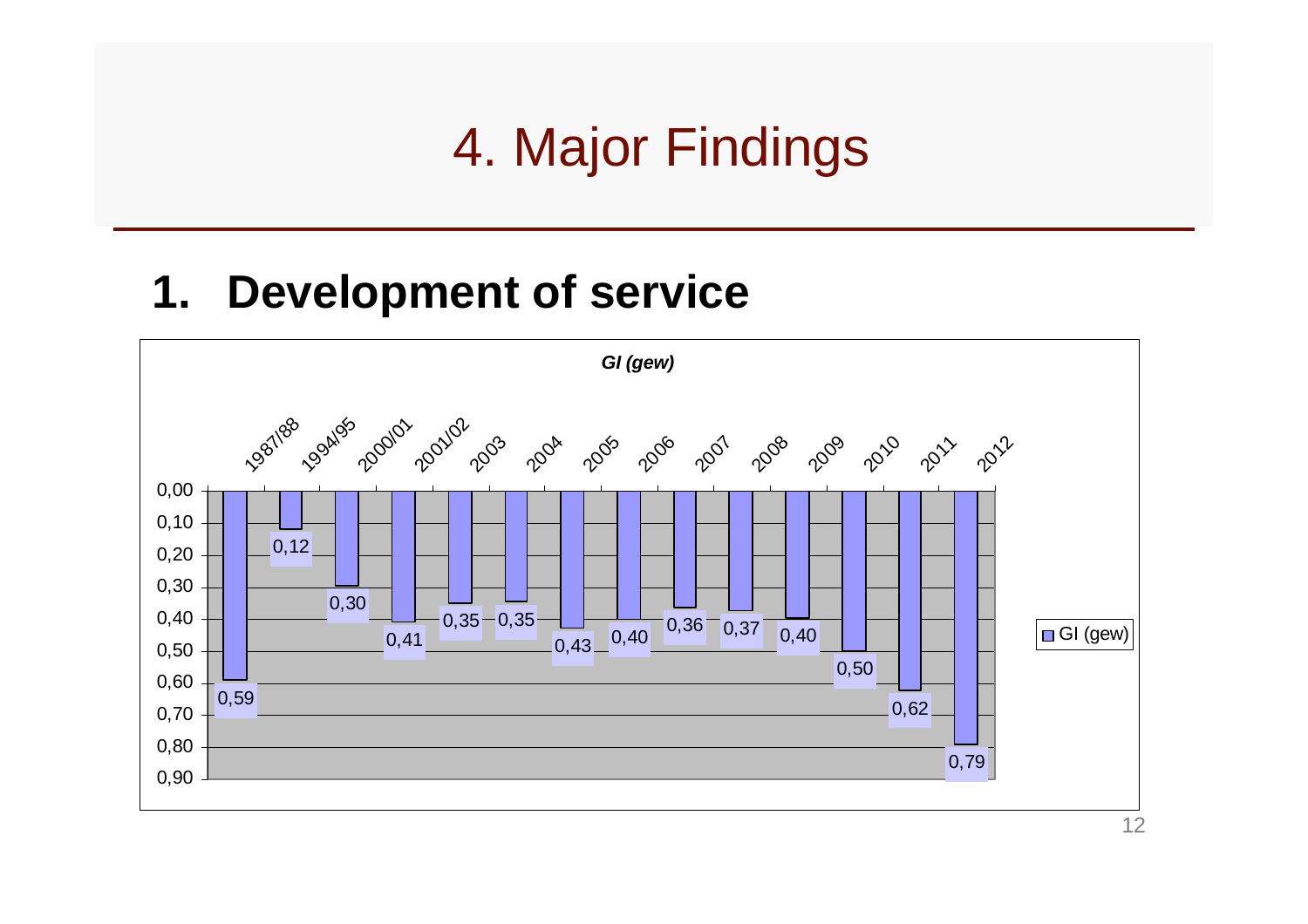## 4. Major Findings

#### **2. Future challenges**

- •Decline in population
- •Alternative routes: Koralm-line
- •Long distance busses



HELLO

 $\rightarrow$  Service without public co-financing unrealistic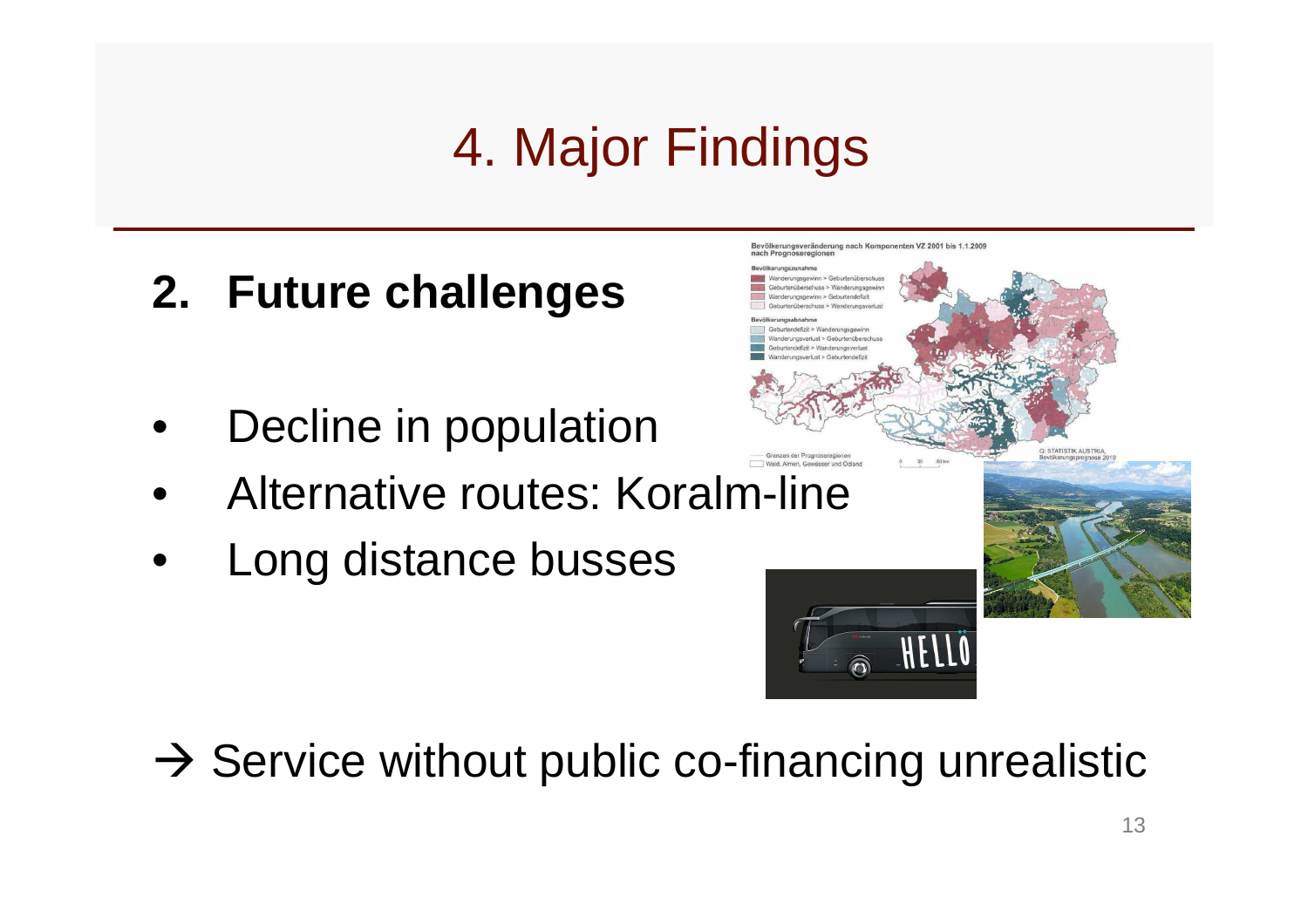## 4. Major Findings

#### **3. Future strategies**



 $\rightarrow$  Conclusion: Extension instead of reduction!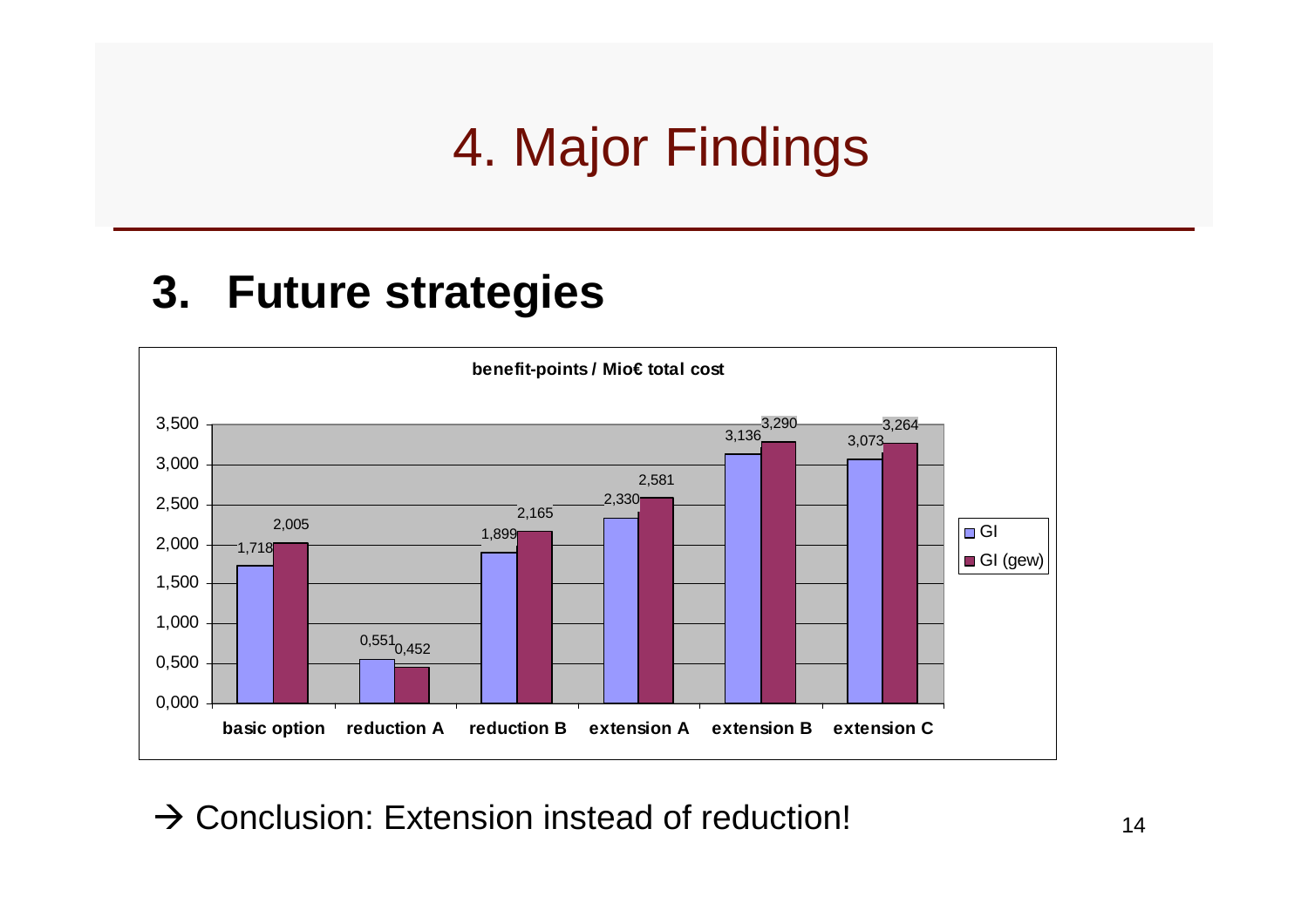## 5. Limitations

- •Costs = estimates
- • Measurement of service quality: every relevant parameter included?